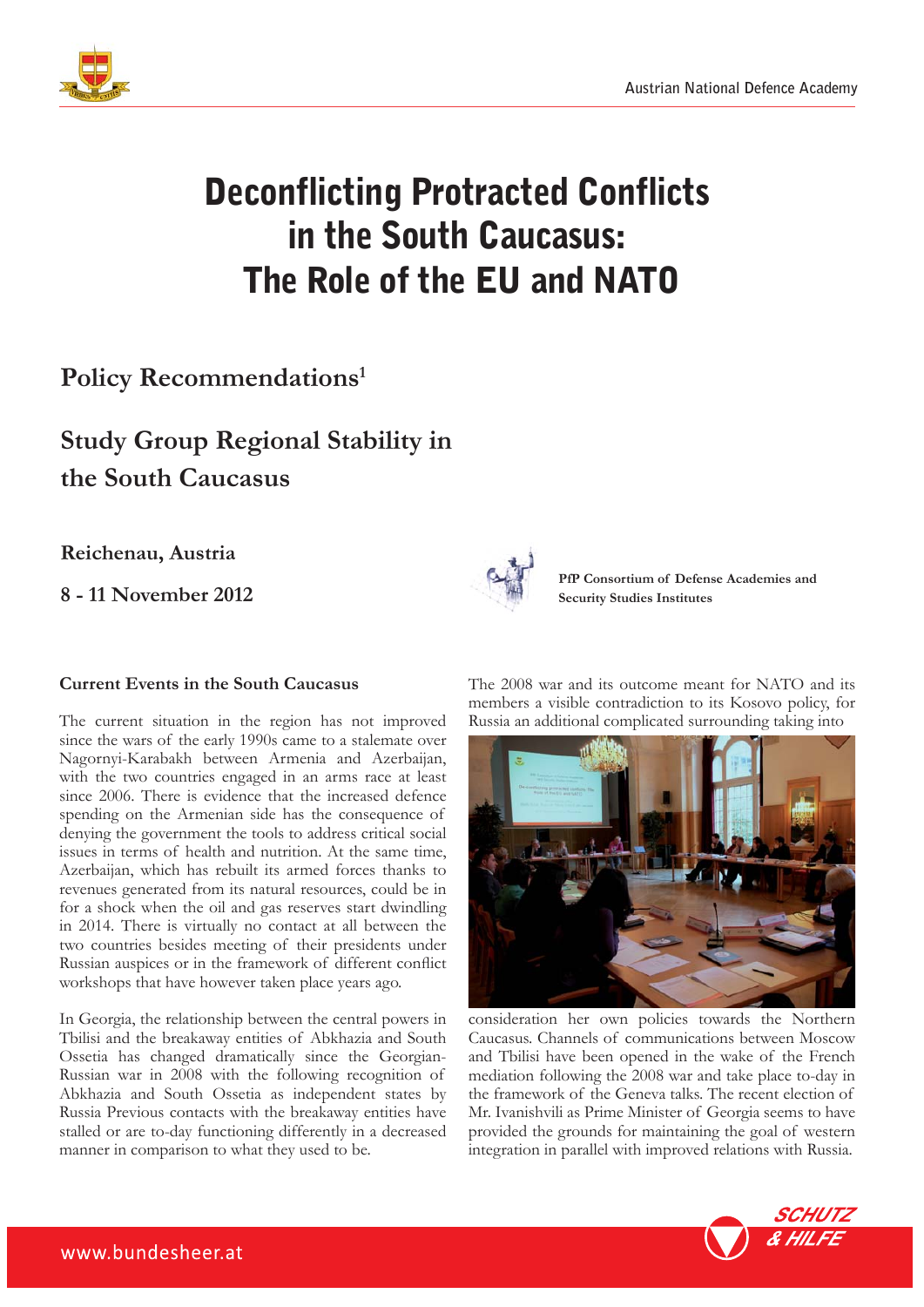

The war of independence of Abkhazia and South Ossetia after the collapse of the Soviet Union has produced thousands of refugees and internally displaced persons (IDPs), in countries where traditional attachment to the soil runs very deep. This suggests that easy solutions of "exchanges of territories" or even compensations for abandoning an ancestral home and moving away may not yield much in terms of sustainability. This partly explains why insistence of parties on return of IDPs is so crucial. IDP return would forestall further territorial disintegration in case secessions are voted on by referendum, if it is perceived that IDPs have run counter to a national destiny separate from central authorities (e.g. the population of Abkhazia was composed of only 18% Abkhaz (others predominantly Georgians) at the outbreak of the war.

#### **Summary of Recommendations**

The 6th RSSC workshop was opened by Ambassador Philippe Lefort, the EU Special Representative for the South Caucasus and the crisis in Georgia. Ambassador Lefort stated due to challenges as energy security, terrorism, organized crime, the EU and NATO enlargement as well as due to the Georgian-Russian conflict, the South Caucasus has come more into focus of the European Union. Unfortunately, the nature of the conflicts in the region makes final and lasting solutions seem unrealistic. Approaches for conflict resolution would need to establish networks on a high level, expand views, change perceptions, search for alternative solutions and, above all, find ways to compromise. Currently, a pragmatic readjustment of politics in a regional context can be observed: besides the EU, NATO and the US, Russia returns economically and militarily to the region. Additionally, China's power is increasing, so is the influence of some Arab countries including Iran. The EU will continue to support the countries of the South Caucasus economically, administratively as well as politically

#### **Honouring Promises, Managing Expectations**

The relationship between the South Caucasus and the EU and NATO, seen from the region, has been marked by "broken promises". This should be characterised rather by an asymmetry between expectations from the region, capability (or will) by the EU and NATO, and the belief that security guarantees that these institutions could provide for the region would in fact be provided.

Today governments in the region realize that there are limits to the EU's and NATO's level of regional engagement. NATO, in particular, was thought as "hesitant" and "indecisive." In fact, the dominant institutional actor in the

region is the EU, while NATO has not expressed deepseated interest in the region, save for secure access to energy resources

EU and NATO approaches to the region are alos interlinked with their relationship towards Russia. In fact, the EU-Russia dyad is an essential component of any future resolution of protracted conflicts in the South Caucasus. NATO, for its part, is torn between commitments it may seem to make towards a region composed of nonmembers, and obedience to the will of the various NATO member States which decide on its strategic direction. In consequence, the Alliance members decide the Alliance's priorities.



One of the lessons of the Georgia-Russia war of 2008 is that perceptions of security provisions and the actual delivery may differ widely. For example, the 2008 NATO Summit declaration in Bucharest stated unequivocally that "Georgia would one day be a member of NATO". This has the effect of an official promise by the organization. But this promise is mitigated by the other statement that "decision on enlargement is made by NATO members only, and not by third parties."

This statement can be aimed at Russia, but it is also aimed at any candidate member, from any part, and reiterates that it is not NATO as an organization that makes such decisions, but as an Alliance (its member countries). Failure to heed this nuance reveals the depth of misperception between regional and outer regional (EU, NATO) approaches. In consequence, a possible policy recommendation could be framed in these terms:

1. **Manage expectations rather than letting rhetoric build an alternative reality.** EU and NATO counterparts to the region should reiterate that the level of engagement of their institutions is predicated upon the political agreement within their respective structures. This process should start with the sine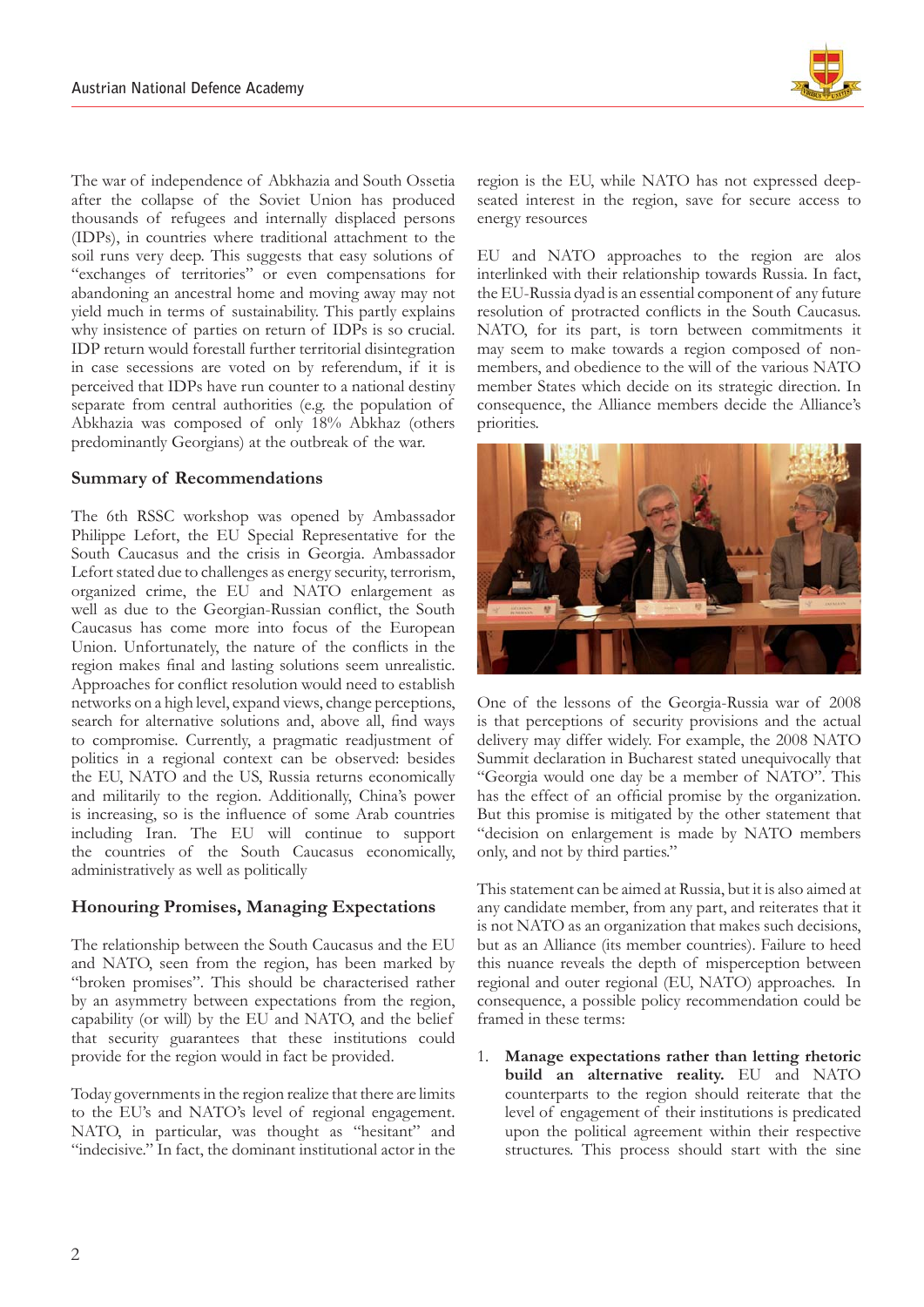

qua non condition of engagement, which is shared by both the EU and NATO, and, one believes, by Russia as well, namely: no war.

- 2. **Avoid rhetorical entrapment by instituting mild**  conditionality. EU and NATO, having clarified their positions with regard to the region and in consultation with Russia, could leverage their respective engagement initiatives (Eastern Partnership, IMAP, IPAP, etc.) to strengthen the commitment of the non-use of force in developing solutions to regional security challenges – if these instruments however are of interest for the parties (special case Azerbaijan).
- 3. **Clarify terminology.** One of the Soviet Union's legacies to the post-Soviet republics is a penchant for ambiguity. Too much is read between the lines, and not enough trust is put in the value of what is actually expressed. Frankness has its value, and EU and NATO officials should not fear for their institutions' credibility by speaking plainly, even in public formats. Trust must be built on achieving what is promised based on what is achievable by all, not on what is desirable by some. This could be the basis for a renewed program of engagement by the EU and NATO, but also of particular frameworks of youth interaction based on education exchanges aimed at clarifying recent history, building understanding of international actors' interests and international law's limits.

#### **Relying on International Law and Recognition as Ways towards Stability**

Discussions on objective conflict resolution mechanisms have yielded that international law and the practice of state recognition had not offset the threat of instability. The international doctrine of uti possidetis, which means that one uses what they possess, and vice-versa, has evolved after the Balkan Wars of the 1990s to an ulterior meaning involving the control by an ethnic group over a specific territory can often yield to secession (external self-determination). Evidence has also been presented to show that although certain political secessions can on the surface be successful; the ensuing cascade of secessionist grievances created by newly-former minorities (in the new independent state) will perpetuate instability, and pose problems for other powers by the precedent thereby created. A seemingly evident policy recommendation imposes itself;

1. **Insist on mutual consent of the parties, regardless of the decision.** If the internationalization (i.e. the involvement of large and legitimate international

bodies, like the UN, the International Court of Justice, the OSCE or the EU) of the South Caucasus conflicts is to meet with a happy end, the involvement of international law and the practice of state recognition, if needed, should be directly linked upon the mutuality of the decision by the parties in conflict.

While this seems evident, large regional powers, namely Russia and Turkey, will more easily accept an entity's decision to separate if that decision is somehow made with the consent of the (former) central authority (i.e. Baku, Tbilisi or Yerevan). It has even been suggested that "joint sovereignty" is a worthy subject to explore.

2. **"Commissions on Difficult Issues".** Because reliance on international law may not yield the stability hoped for, it may be necessary for the parties to engage in constructive bilateral talks on their own initiative. These initiatives should be formally rewarded by the EU and NATO, and/or by great powers. The example provided by the Russia-Polish Commission is worth following, and the beginning of such contacts may be in the works between Tbilisi and Moscow, which we all applaud.



**Emphasizing Soft Security Measures**

Participants insisted on the fact that the conflicts in the region were protracted because of the absence of contact between parties. This is a characteristic of the Armeno-Azerbaijani conflict mostly. The desire for stability and a constructive resolution of the conflict has to come from within.

This reality has helped shape the discussion as to what can be achieved, and towards which audience initiatives should